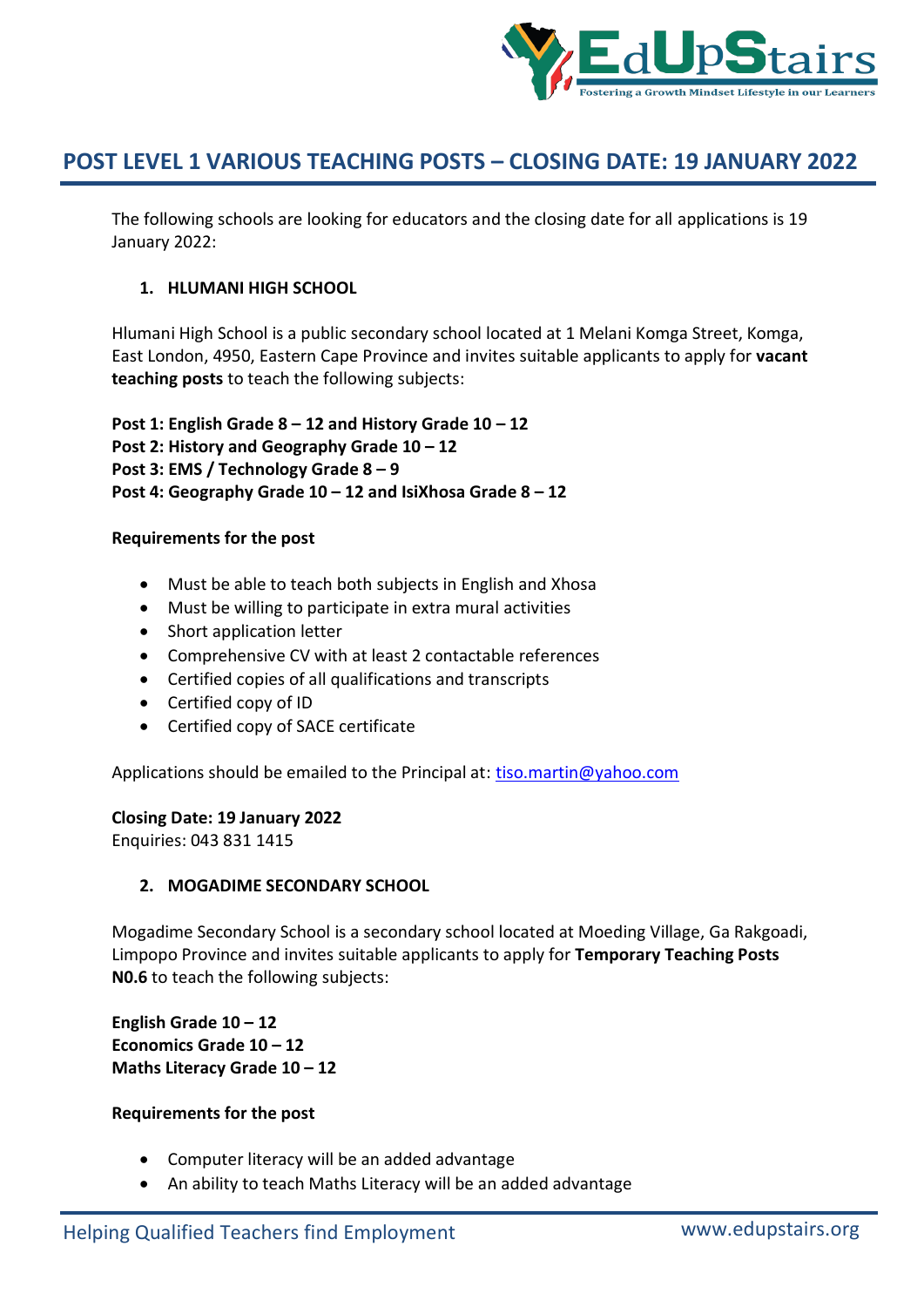

- REQV 13 or above
- Short application letter
- Comprehensive CV with at least 2 contactable references
- Certified copies of all qualifications and transcripts
- Certified copy of ID
- Certified copy of SACE certificate

Applications should be hand delivered at Mogadime Secondary School at Moeding Village, Ga Rakgoadi, Limpopo Province

### **Closing Date: 19 January 2022**

Enquiries: Mothogwane K.C. 073 186 1143 / 082 335 5713

# **3. MOEFADI PRIMARY SCHOOL**

Moefadi Primary School is a primary school located at Ga-Thaba Village, Limpopo Province and invites suitable applicants to apply for **Permanent Foundation Phase Teaching Posts N0.11** to teach the following subjects:

**Maths Grade**  $1 - 3$ **English Grade 1 – 3 Sepedi Grade 1 – 3 Life Skills Grade 1 – 3**

# **Requirements for the post**

- Must have knowledge of ICT
- REQV 13 or above
- Short application letter
- Comprehensive CV with at least 2 contactable references
- Certified copies of all qualifications and transcripts
- Certified copy of ID
- Certified copy of SACE certificate

Applications should be hand delivered at Moefadi Primary School at Ga-Thaba Village, Limpopo Province or dropped off at **Lebopo Circuit**

# **Closing Date: 19 January 2022**

Enquiries: 082 520 7634 / 072 677 0057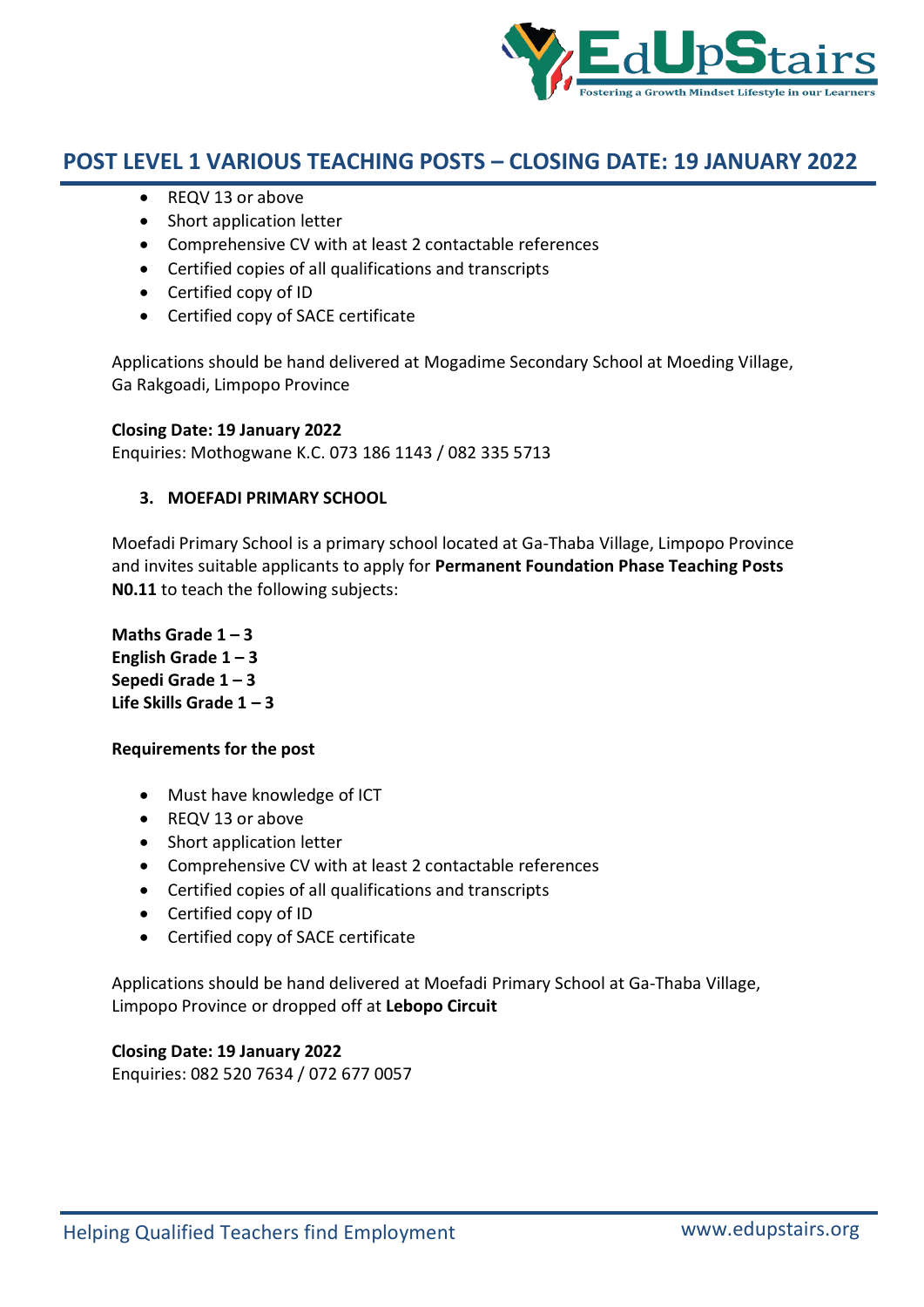

# **4. NGWANAMOHUBE SENIOR SECONDARY SCHOOL**

Ngwanamohube Senior Secondary School is a secondary school located at Gamphahlele, Seleteng, Limpopo Province and invites suitable applicants to apply for a **Temporary Teaching Post** to teach the following subjects:

**Social Sciences (Geography) Grade 8 – 9 Life Sciences Grade 10 – 12**

# **Requirements for the post**

- REQV 13 or above
- Short application letter
- Comprehensive CV with at least 2 contactable references
- Certified copies of all qualifications and transcripts
- Certified copy of ID
- Certified copy of SACE certificate

Applications should be hand delivered at Ngwanamohube Senior Secondary School at Gamphahlele, Seleteng, Limpopo Province

#### **Closing Date: 19 January 2022**

Enquiries: 064 650 3414

# **5. MOHLARUTSE SECONDARY SCHOOL**

Mohlarutse Secondary School is a secondary school located at Ga Madiseng Village, Riba – Cross Village, Derdegelid No 3, Burgersfort, Limpopo Province and invites suitable applicants to apply for a **Substantive Teaching Post No. 33** to teach the following subjects:

**Geography Grade 10 – 12 Geography (S.S.) Grade 8 – 9 Sepedi / English Grade 10 – 12 L.O. Grade 8 – 11**

- REQV 13 or above
- Short application letter
- Comprehensive CV with at least 2 contactable references
- Certified copies of all qualifications and transcripts
- Certified copy of ID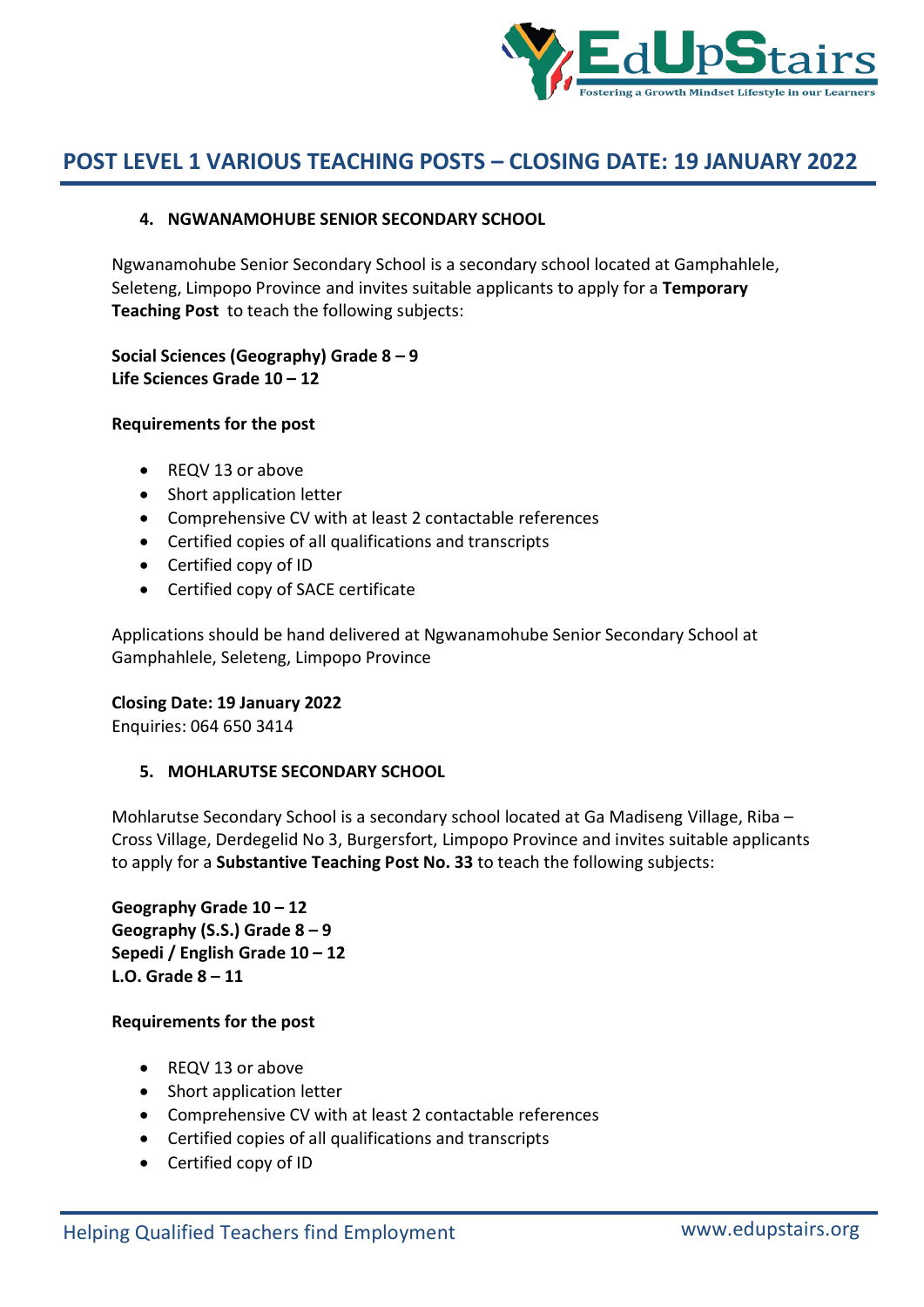

Certified copy of SACE certificate

Applications should be hand delivered at Mohlarutse Secondary School at Ga Madiseng Village, Riba – Cross Village, Derdegelid No 3, Burgersfort, Limpopo Province

### **Closing Date: 19 January 2022**

Enquiries: 071 676 9540

# **6. MOOIFONTEIN PRIMARY SCHOOL**

Mooifontein Primary School is a public primary school located at 3625 Refeng Kgotso, Zastron, Free State Province and invites suitable applicants to apply for a **Grade R Teaching Post.**

### **Requirements for the post**

- Diploma (or higher)with Grade R Teaching
- Short application letter
- Comprehensive CV with at least 2 contactable references
- Certified copies of all qualifications and transcripts
- Certified copy of ID
- Certified copy of SACE certificate
- Police Clearance
- Child protection certificate

Applications should be hand delivered at Mooifontein Primary School at 3625 Refeng Kgotso, Zastron, Free State Province.

#### **Closing Date: 19 January 2022**

Enquiries: 072 448 9033

# **7. MATSEBE SECONDARY SCHOOL**

Matsebe Secondary School is a secondary school located at stand no. 30088, Malepetleke village, Mokopane, Limpopo Province and invites suitable applicants to apply for **Two Permanent Teaching Posts** to teach the following subjects:

#### **Post 1**

- English Grade 8 -12
- Geography Grade  $10 12$
- $\bullet$  Social Sciences Grade  $8 9$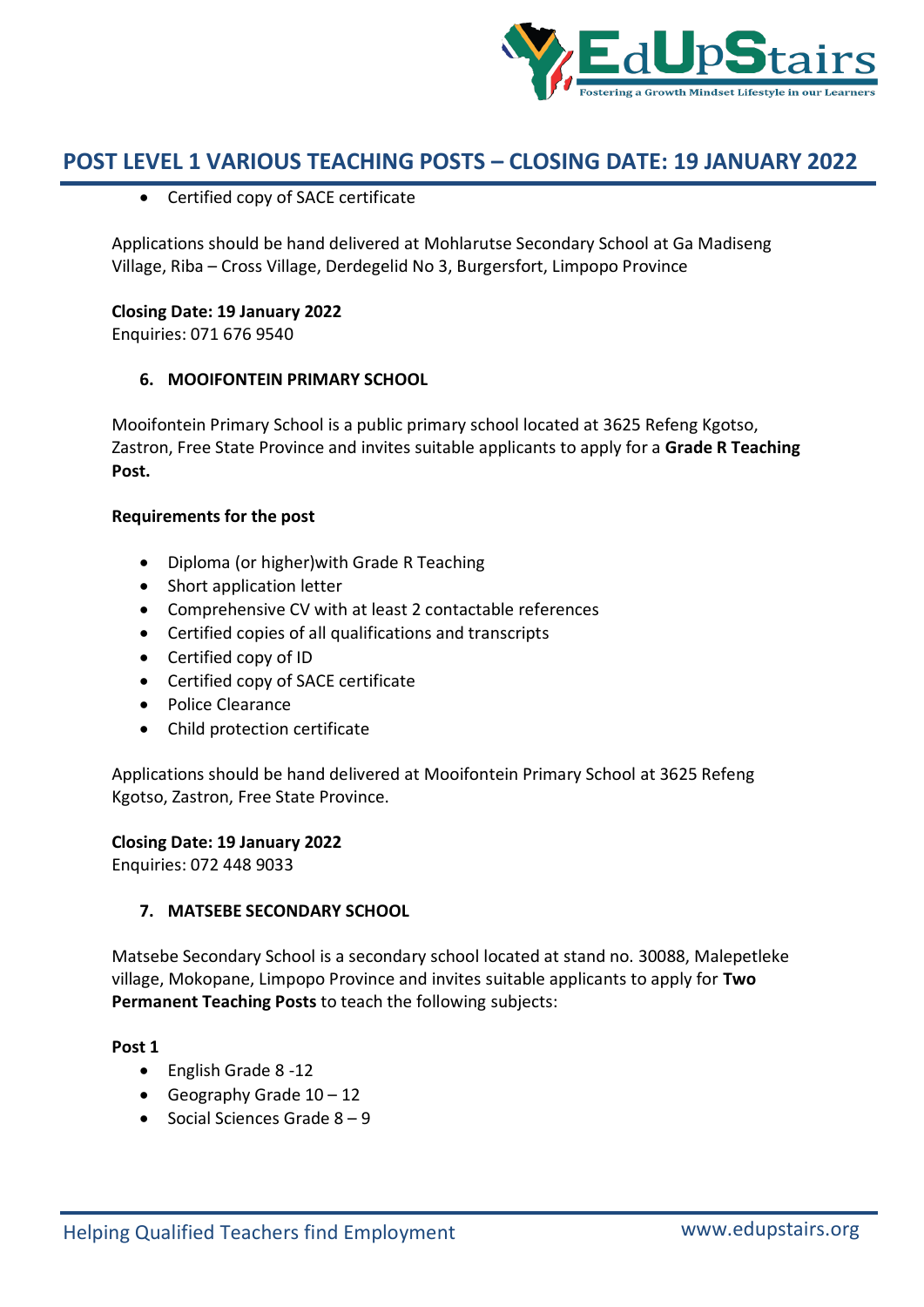

### **Post 2**

- Sepedi Home Language Grade  $8 12$
- Life Sciences/agricultural Sciences Grade 10 12
- Creative arts Grade 8 9

### **Requirements for the post**

- REQV 13 or above
- Short application letter
- Comprehensive CV with at least 2 contactable references
- Certified copies of all qualifications and transcripts
- Certified copy of ID
- Certified copy of SACE certificate

Applications should be hand delivered at Matsebe Secondary School at stand no. 30088, Malepetleke village, Mokopane, Limpopo Province or can be emailed to matsibehigh@gmail.com or tinyiko45@gmail.com

### **Closing Date: 19 January 2022**

Enquiries: Nkuna TL 065 821 4701 / 071 594 8315

# **8. MAPUDITHOMO PRIMARY SCHOOL**

Mapudithomo Primary School is a primary school located at Nobody Thakgalang, Ga Mothapo, Limpopo Province and invites suitable applicants to apply for **a Temporary Teaching Posts No. 31** to teach the following subjects:

**English Grade 4 – 7 Social Sciences Grade 4 – 7 Extra Curricula: Music and Gardening**

# **Requirements for the post**

- SPTD / REQV 13 or above
- Short application letter
- Comprehensive CV with at least 2 contactable references
- Certified copies of all qualifications and transcripts
- Certified copy of ID
- Certified copy of SACE certificate

Applications should be hand delivered at Mapudithomo Primary School at Nobody Thakgalang, Ga Mothapo, Limpopo Province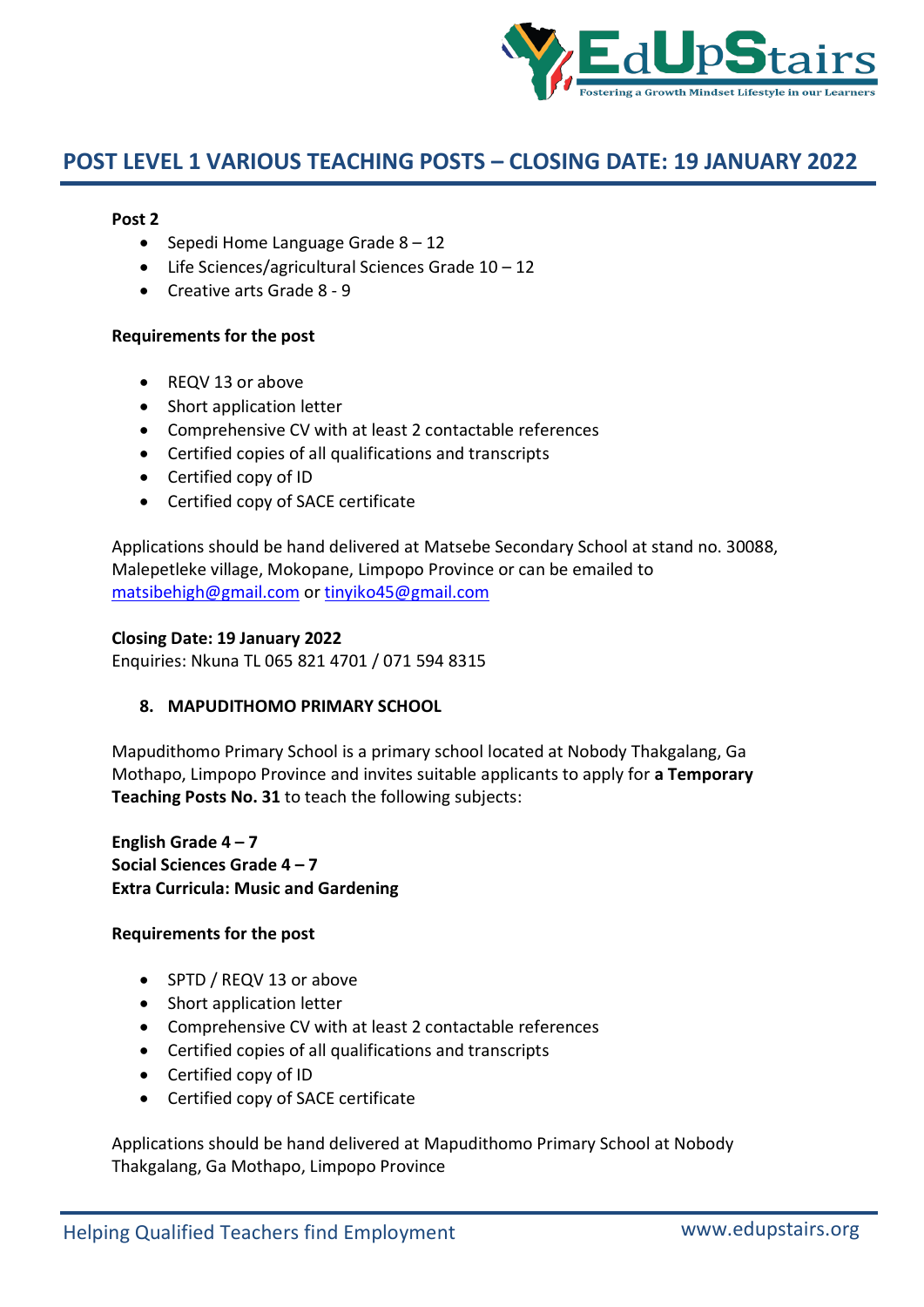

## **Closing Date: 19 January 2022**

Enquiries: Masekwameng R.S. 079 422 2459

### **9. MAJADIBODU SECONDARY SCHOOL**

Majadibodu Secondary School is a secondary school located at Stand no. 20079, Dikgopeng Section, Mokuruanyane, 0608, Limpopo Province and invites suitable applicants to apply for **a Permanent Teaching Posts No. 9** to teach the following subjects:

**Life Orientation Grade 9 and 12 Sepedi / English Grade 9**

#### **Requirements for the post**

- REQV 13 or above
- Short application letter
- Comprehensive CV with at least 2 contactable references
- Certified copies of all qualifications and transcripts
- Certified copy of ID
- Certified copy of SACE certificate

Applications should be hand delivered at Majadibodu Secondary School at Stand no. 20079, Dikgopeng Section, Mokuruanyane, 0608, Limpopo Province

#### **Closing Date: 19 January 2022**

Enquiries: Moatse JC at 079 986 0728 / 081 884 9861

#### **10. MAJADIBODU SECONDARY SCHOOL**

Majadibodu Secondary School is a secondary school located at Stand no. 20079, Dikgopeng Section, Mokuruanyane, 0608, Limpopo Province and invites suitable applicants to apply for **a Permanent Teaching Posts No. 10** to teach the following subjects:

**Mathematics Grade 8 English Grade 9 Social Sciences Grade 8**

- REQV 13 or above
- Short application letter
- Comprehensive CV with at least 2 contactable references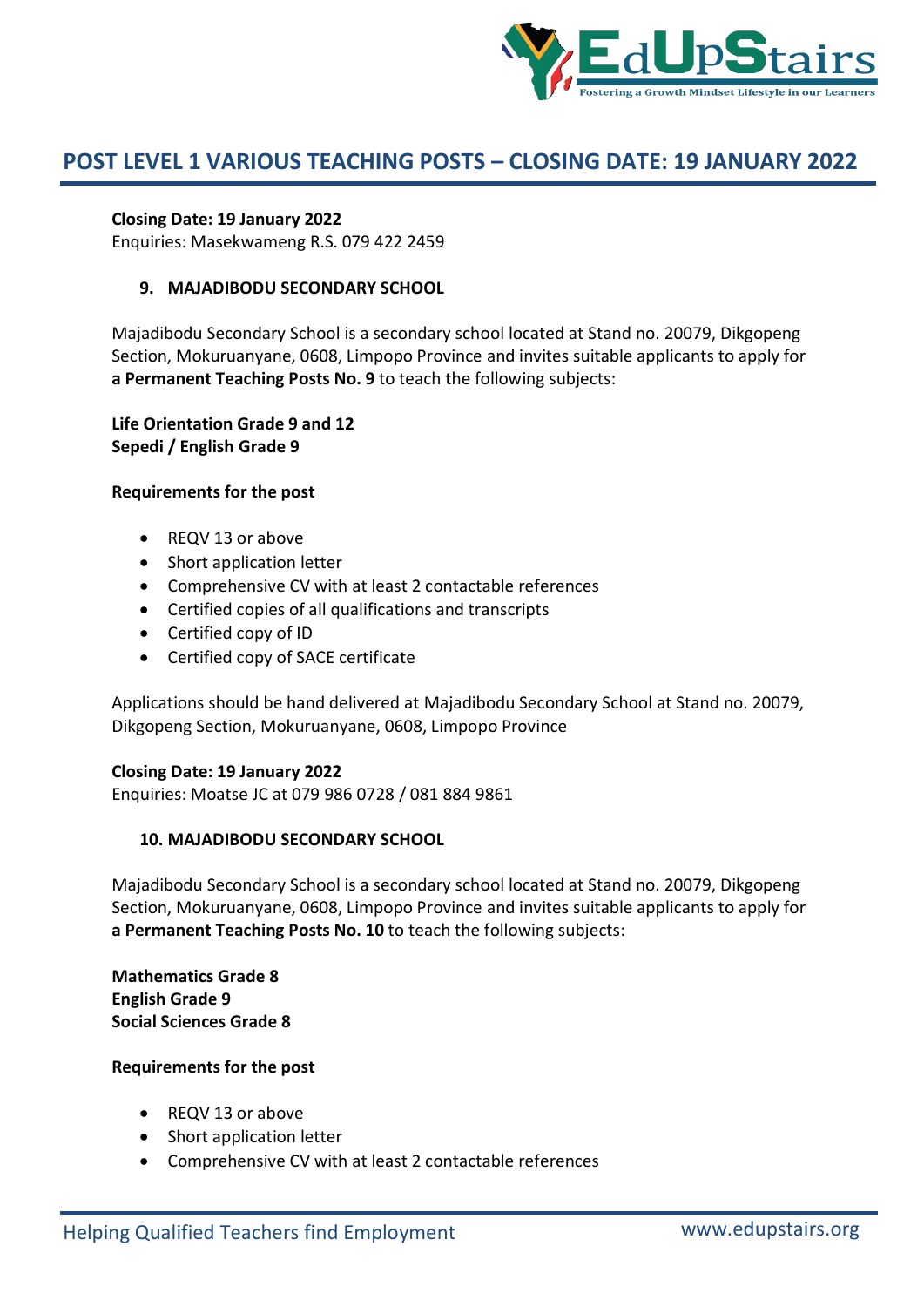

- Certified copies of all qualifications and transcripts
- Certified copy of ID
- Certified copy of SACE certificate

Applications should be hand delivered at Majadibodu Secondary School at Stand no. 20079, Dikgopeng Section, Mokuruanyane, 0608, Limpopo Province

### **Closing Date: 19 January 2022**

Enquiries: Moatse JC at 079 986 0728 / 081 884 9861

# **11. MAPUDITHOMO PRIMARY SCHOOL**

Mapudithomo Primary School is a primary school located at Nobody Thakgalang, Ga Mothapo, Limpopo Province and invites suitable applicants to apply for **a Temporary Teaching Posts No. 15** to teach the following subjects:

**English Grade 4 – 7 Life Orientation Grade 4 – 7 Life Skills Grade 4 - 7 Extra Curricula: Gardening**

#### **Requirements for the post**

- SPTD / REQV 13 or above
- Short application letter
- Comprehensive CV with at least 2 contactable references
- Certified copies of all qualifications and transcripts
- Certified copy of ID
- Certified copy of SACE certificate

Applications should be hand delivered at Mapudithomo Primary School at Nobody Thakgalang, Ga Mothapo, Limpopo Province

#### **Closing Date: 19 January 2022**

Enquiries: Masekwameng R.S. 079 422 2459

# **12. MAJADIBODU SECONDARY SCHOOL**

Majadibodu Secondary School is a secondary school located at Stand no. 20079, Dikgopeng Section, Mokuruanyane, 0608, Limpopo Province and invites suitable applicants to apply for **a Permanent Teaching Posts No. 17** to teach the following subjects: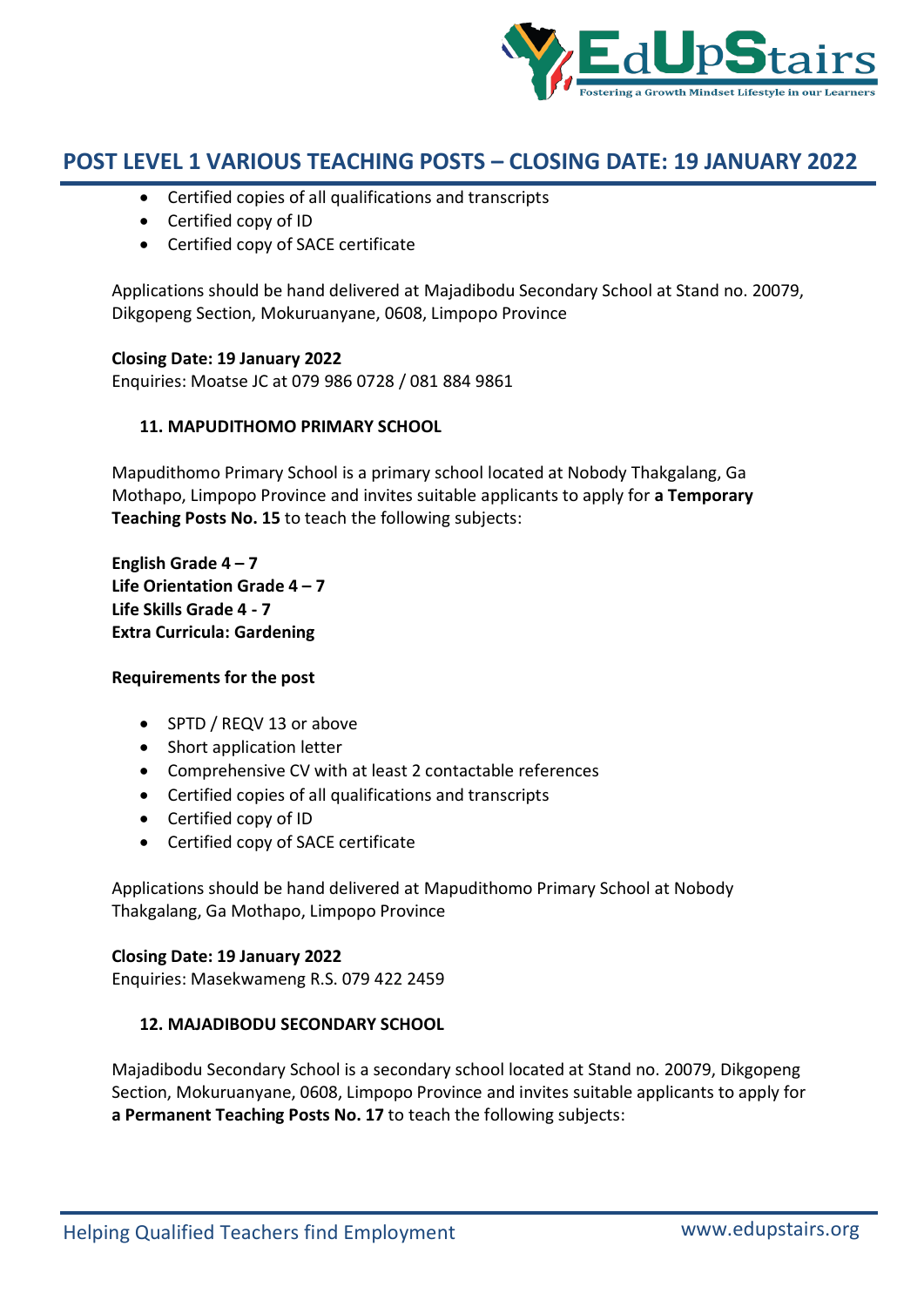

**Tourism Grade 10 and 11 Geography Grade 10 Technology Grade 9**

## **Requirements for the post**

- REQV 13 or above
- Short application letter
- Comprehensive CV with at least 2 contactable references
- Certified copies of all qualifications and transcripts
- Certified copy of ID
- Certified copy of SACE certificate

Applications should be hand delivered at Majadibodu Secondary School at Stand no. 20079, Dikgopeng Section, Mokuruanyane, 0608, Limpopo Province

### **Closing Date: 19 January 2022**

Enquiries: Moatse JC at 079 986 0728 / 081 884 9861

## **13. MAPUDITHOMO PRIMARY SCHOOL**

Mapudithomo Primary School is a primary school located at Nobody Thakgalang, Ga Mothapo, Limpopo Province and invites suitable applicants to apply for **a Temporary Teaching Posts No. 18** to teach the following subjects:

**Natural Sciences Grade 4 – 7 Technology Grade 4 – 7 Mathematics Grade 4 - 7 Extra Curricula: Gardening**

#### **Requirements for the post**

- SPTD / REQV 13 or above
- Short application letter
- Comprehensive CV with at least 2 contactable references
- Certified copies of all qualifications and transcripts
- Certified copy of ID
- Certified copy of SACE certificate

Applications should be hand delivered at Mapudithomo Primary School at Nobody Thakgalang, Ga Mothapo, Limpopo Province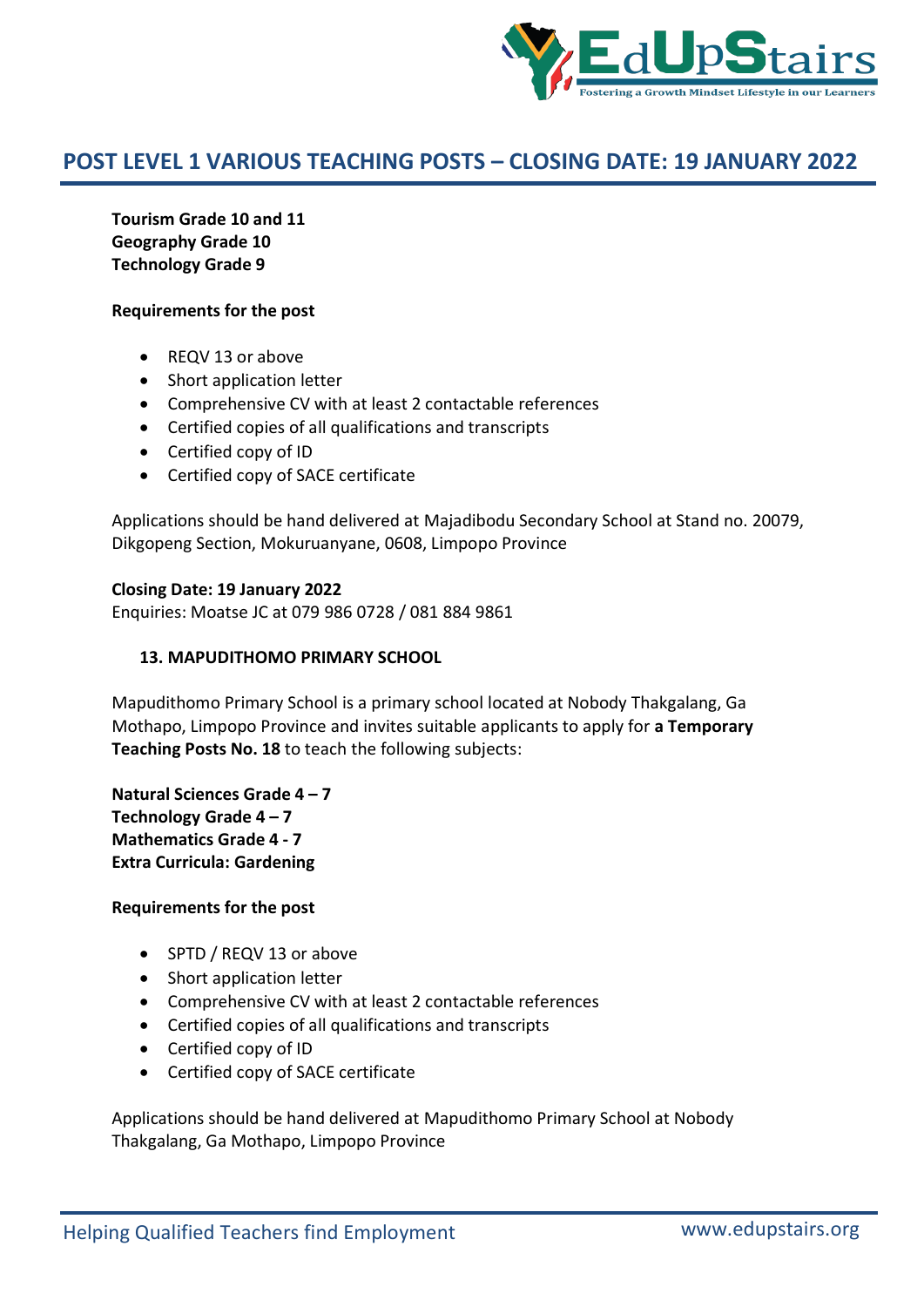

## **Closing Date: 19 January 2022**

Enquiries: Masekwameng R.S. 079 422 2459

# **14. MOKONENKWENOKO SECONDARY SCHOOL**

Mokonenkwenoko Secondary School is a secondary school located at Olifantsdrift, Ditloungvillage, Mokurwanyane, Lephalale, Limpopo Province and invites suitable applicants to apply for a **Substitute Teaching Posts No. 15** to teach the following subjects:

**Life Sciences Grade 10 – 11 Natural Sciences Grade 8 Creative arts Grade 9 Extra curricula: music, food handling, sports**

### **Requirements for the post**

- REQV 13 or above
- Short application letter
- Comprehensive CV with at least 2 contactable references
- Certified copies of all qualifications and transcripts
- Certified copy of ID
- Certified copy of SACE certificate

Applications should be hand delivered at Mokonenkwenoko Secondary School at Olifantsdrift, Ditloungvillage, Mokurwanyane, Lephalale, Limpopo Province

# **Closing Date: 19 January 2022**

Enquiries: 082 542 0608 / 061 442 5807 / 064 635 3573

# **15. MOKONENKWENOKO SECONDARY SCHOOL**

Mokonenkwenoko Secondary School is a secondary school located at Olifantsdrift, Ditloungvillage, Mokurwanyane, Lephalale, Limpopo Province and invites suitable applicants to apply for a **Substitute Teaching Posts No. 11** to teach the following subjects:

**Physical Sciences Grade 10 – 11 Technology Grade 8 - 9 Extra curricula: music, food handling, sports**

- REQV 13 or above
- Short application letter
- Comprehensive CV with at least 2 contactable references